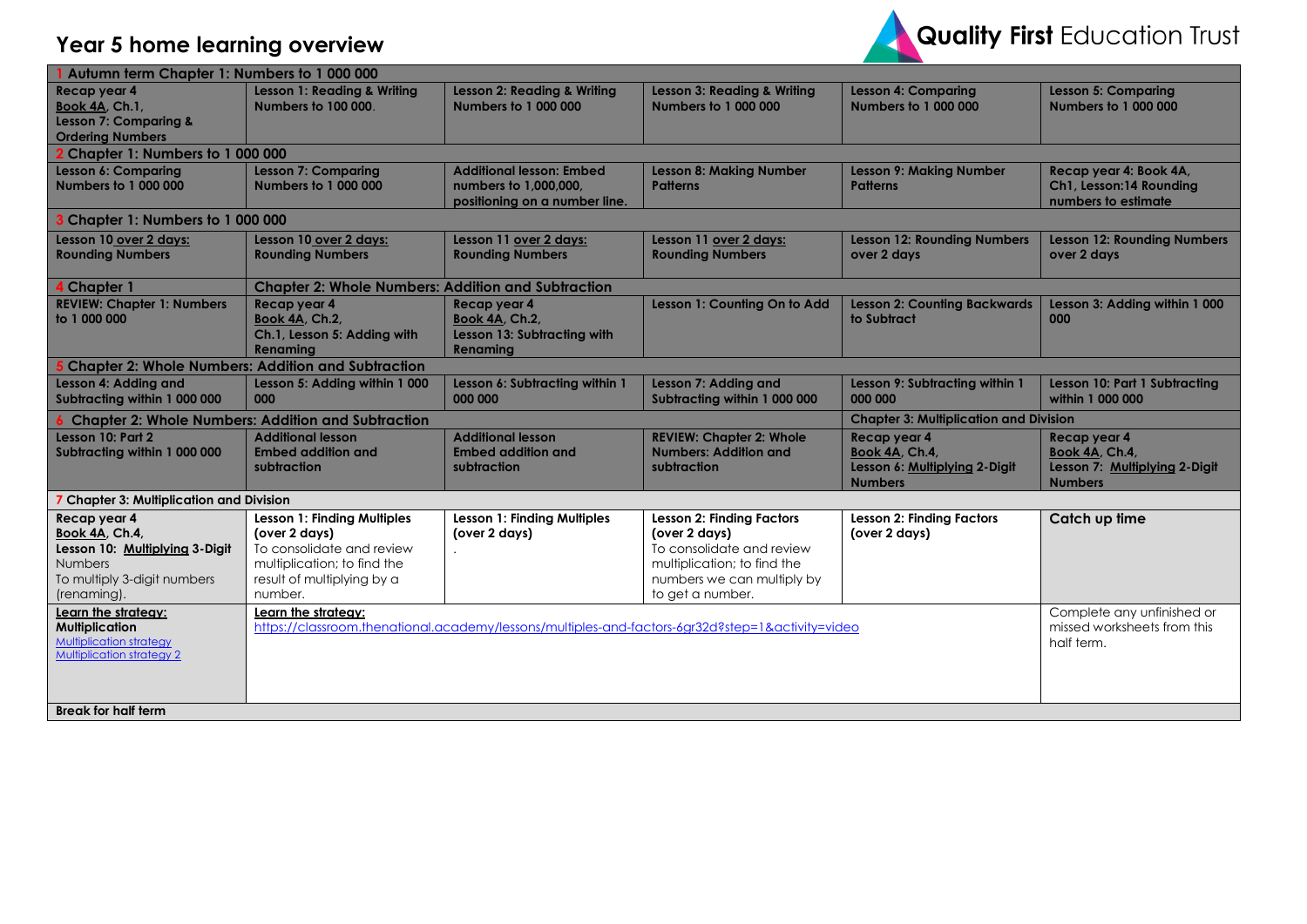

| Lesson 4: Finding Prime<br>Lesson 3: Finding Common<br>Lesson 5: Finding Prime<br><b>Additional lesson: Identify</b><br>Lesson 6: Finding Square and<br>Lesson 6: Finding Square and<br><b>Factors</b><br><b>Numbers</b><br><b>Numbers</b><br>properties of numbers<br><b>Cube Numbers (over 2 days)</b><br><b>Cube Numbers (over 2 days)</b><br>To define and find common<br>To identify & name the prime<br>To define and determine<br>To identify prime and<br>To create and determine<br>To create and determine<br>factors of numbers to 100.<br>numbers; to recognise prime<br>prime numbers to 100.<br>composite numbers.<br>square and cube numbers.<br>square and cube numbers.<br>numbers as numbers that only<br>have 2 factors.<br>Learn the strategy:<br>Learn the strateav:<br>Complete the online lesson:<br>Learn the strategy:<br>https://classroom.thenational.academy<br>https://classroom.thenational.academy/lessons/prime-numbers-<br>https://classroom.thenational.aca<br>https://classroom.thenational.academy/lessons/to-investigate-and-<br>/lessons/understand-the-terms-common-<br>65i38e?step=2&activity=video<br>demy/lessons/identify-properties-<br>explain-cubed-numbers-6hh38r?step=2&activity=video<br>factor-and-common-multiple-as-<br>of-numbers-6wv34t<br>properties-of-a-number-<br>cdk68c?step=2&activity=video<br><b>9 Chapter 3: Multiplication and Division</b><br>Lesson 8: Multiply 2-Digit & 3-<br>Lesson 7: Multiplying by 10,<br>Lesson 9: Multiplying 4-Digit<br>Lesson 10: Multiplying 4-Digit<br>Lesson 12: Multiplying a 2-Digit<br>Lesson 13 : Multiply 2-Digit<br>100 and 1000<br>Digit Numbers by a Single<br>Number by a 2-Digit Number<br>Number by a 2-Digit Number<br><b>Numbers</b><br><b>Numbers</b><br>To multiply 1- and 2-digit<br><b>Digit</b> To multiply 2- and 3-digit<br>To multiply 4-digit numbers by<br>To multiply 4-digit numbers by<br>To multiply 2-digit numbers by<br>To multiply 2-digit by 2-digit<br>2-digit numbers using multiple<br>numbers by 10, 100 and 1000.<br>numbers by a single-digit<br>single-digit numbers.<br>single-digit numbers with<br>numbers using multiple<br>number using multiple<br>regrouping, using a variety of<br>methods.<br>methods, incl.grid method, no<br>bonds & column method, with<br>strategies.<br>strategies.<br>regrouping.<br>Learn the strategy: (from 12 minutes and 32 seconds)<br>Learn the strategy:<br>Learn the strategy: (up to 7<br>Learn the strategy: (up to 12<br>Learn the strategy:<br>https://classroom.thenational.academy/lessons/short-multiplication-<br>Multiplication strategy<br>https://classroom.thenational.aca<br>minutes and 45 seconds)<br>minutes and 32 seconds)<br>c8v64c?step=2&activity=video<br>demy/lessons/multiplying-a-3-digit-<br>https://classroom.thenational.academy<br>https://classroom.thenational.academy<br>/lessons/multiply-and-divide-by-10-100-<br>/lessons/short-multiplication-<br>number-by-a-2-digit-number-<br>and-1000-involving-decimals-<br>c8v64c?step=2&activity=video<br>cmwpae?step=2&activity=video<br>64wk6r?step=2&activity=video<br>10 Chapter 3: Multiplication and Division<br>Lesson 14: Multiplying a 3-Digit<br><b>Additional lesson:</b><br><b>Additional lesson: Problem-</b><br>Additional lesson: Recap, short<br>Recap year 4<br><b>Additional lesson:</b><br>Number by a 2-Digit Number<br>Representing 2-digit by 2-digit<br>Multiplying a 3-digit number<br>solving with multiplication To<br>division (Part 1) To explore how<br>Book 4A, Ch.4,<br>To multiply a 3-digit number by<br>multiplication To develop our<br>by a 2-digit number<br>review the various methods of<br>to use the short division<br>Lesson 14: Dividing 2-Digit<br>Numbers with remainders.<br>understanding of pictorial<br>To develop our understanding<br>multiplication: area, formal<br>algorithm with regrouping in<br>a 2-digit number, using the<br>grid method and column<br>representations when<br>of formal multiplication<br>written method and mentally<br>one place value column.<br>Divide 2-digit numbers<br>method as key strategies.<br>multiplying by a 2-digit<br>methods (long multiplication)<br>derived facts. To investigate<br>number and link this to formal<br>and develop fluency<br>which strategy is the most<br>efficient for a variety of<br>method of long multiplication.<br>multiplying 2-digits by 3-digits.<br>problems.<br><b>Division</b><br>Complete the online lesson:<br>Complete the online lesson<br>Complete the online lesson:<br>Complete the online lesson:<br>Learn the strategy:<br>https://classroom.thenational.aca<br>https://classroom.thenational.aca<br>https://classroom.thenational.aca<br>https://classroom.thenational.aca<br>https://classroom.thenational.aca<br><b>Division strategy</b><br>demy/lessons/problem-solving-<br>demy/lessons/multiplying-a-3-digit-<br>demy/lessons/representing-2-<br>demy/lessons/multiplying-a-3-<br>demy/lessons/short-division-part-1-<br>number-by-a-2-digit-number-<br>with-multiplication-6mwpat<br>digit-by-2-digit-multiplication-<br>digit-number-by-a-2-digit-number-<br>6gr6ar<br>cmwpae?step=2&activity=video<br>c8wk4e<br>cmwpae | 8 Chapter 3: Multiplication and Division |  |  |  |
|-----------------------------------------------------------------------------------------------------------------------------------------------------------------------------------------------------------------------------------------------------------------------------------------------------------------------------------------------------------------------------------------------------------------------------------------------------------------------------------------------------------------------------------------------------------------------------------------------------------------------------------------------------------------------------------------------------------------------------------------------------------------------------------------------------------------------------------------------------------------------------------------------------------------------------------------------------------------------------------------------------------------------------------------------------------------------------------------------------------------------------------------------------------------------------------------------------------------------------------------------------------------------------------------------------------------------------------------------------------------------------------------------------------------------------------------------------------------------------------------------------------------------------------------------------------------------------------------------------------------------------------------------------------------------------------------------------------------------------------------------------------------------------------------------------------------------------------------------------------------------------------------------------------------------------------------------------------------------------------------------------------------------------------------------------------------------------------------------------------------------------------------------------------------------------------------------------------------------------------------------------------------------------------------------------------------------------------------------------------------------------------------------------------------------------------------------------------------------------------------------------------------------------------------------------------------------------------------------------------------------------------------------------------------------------------------------------------------------------------------------------------------------------------------------------------------------------------------------------------------------------------------------------------------------------------------------------------------------------------------------------------------------------------------------------------------------------------------------------------------------------------------------------------------------------------------------------------------------------------------------------------------------------------------------------------------------------------------------------------------------------------------------------------------------------------------------------------------------------------------------------------------------------------------------------------------------------------------------------------------------------------------------------------------------------------------------------------------------------------------------------------------------------------------------------------------------------------------------------------------------------------------------------------------------------------------------------------------------------------------------------------------------------------------------------------------------------------------------------------------------------------------------------------------------------------------------------------------------------------------------------------------------------------------------------------------------------------------------------------------------------------------------------------------------------------------------------------------------------------------------------------------------------------------------------------------------------------------------------------------------------------------------------------------------------------------------------------------------------------------------------------------------------------------------------------------------------------------------------------------------------------------------------------------------------------------------------------------------------------------------------------------------------------------------------------------------------------------------------------------------------------------------------------------------------------------------------------------------------------|------------------------------------------|--|--|--|
|                                                                                                                                                                                                                                                                                                                                                                                                                                                                                                                                                                                                                                                                                                                                                                                                                                                                                                                                                                                                                                                                                                                                                                                                                                                                                                                                                                                                                                                                                                                                                                                                                                                                                                                                                                                                                                                                                                                                                                                                                                                                                                                                                                                                                                                                                                                                                                                                                                                                                                                                                                                                                                                                                                                                                                                                                                                                                                                                                                                                                                                                                                                                                                                                                                                                                                                                                                                                                                                                                                                                                                                                                                                                                                                                                                                                                                                                                                                                                                                                                                                                                                                                                                                                                                                                                                                                                                                                                                                                                                                                                                                                                                                                                                                                                                                                                                                                                                                                                                                                                                                                                                                                                                                                                                   |                                          |  |  |  |
|                                                                                                                                                                                                                                                                                                                                                                                                                                                                                                                                                                                                                                                                                                                                                                                                                                                                                                                                                                                                                                                                                                                                                                                                                                                                                                                                                                                                                                                                                                                                                                                                                                                                                                                                                                                                                                                                                                                                                                                                                                                                                                                                                                                                                                                                                                                                                                                                                                                                                                                                                                                                                                                                                                                                                                                                                                                                                                                                                                                                                                                                                                                                                                                                                                                                                                                                                                                                                                                                                                                                                                                                                                                                                                                                                                                                                                                                                                                                                                                                                                                                                                                                                                                                                                                                                                                                                                                                                                                                                                                                                                                                                                                                                                                                                                                                                                                                                                                                                                                                                                                                                                                                                                                                                                   |                                          |  |  |  |
|                                                                                                                                                                                                                                                                                                                                                                                                                                                                                                                                                                                                                                                                                                                                                                                                                                                                                                                                                                                                                                                                                                                                                                                                                                                                                                                                                                                                                                                                                                                                                                                                                                                                                                                                                                                                                                                                                                                                                                                                                                                                                                                                                                                                                                                                                                                                                                                                                                                                                                                                                                                                                                                                                                                                                                                                                                                                                                                                                                                                                                                                                                                                                                                                                                                                                                                                                                                                                                                                                                                                                                                                                                                                                                                                                                                                                                                                                                                                                                                                                                                                                                                                                                                                                                                                                                                                                                                                                                                                                                                                                                                                                                                                                                                                                                                                                                                                                                                                                                                                                                                                                                                                                                                                                                   |                                          |  |  |  |
|                                                                                                                                                                                                                                                                                                                                                                                                                                                                                                                                                                                                                                                                                                                                                                                                                                                                                                                                                                                                                                                                                                                                                                                                                                                                                                                                                                                                                                                                                                                                                                                                                                                                                                                                                                                                                                                                                                                                                                                                                                                                                                                                                                                                                                                                                                                                                                                                                                                                                                                                                                                                                                                                                                                                                                                                                                                                                                                                                                                                                                                                                                                                                                                                                                                                                                                                                                                                                                                                                                                                                                                                                                                                                                                                                                                                                                                                                                                                                                                                                                                                                                                                                                                                                                                                                                                                                                                                                                                                                                                                                                                                                                                                                                                                                                                                                                                                                                                                                                                                                                                                                                                                                                                                                                   |                                          |  |  |  |
|                                                                                                                                                                                                                                                                                                                                                                                                                                                                                                                                                                                                                                                                                                                                                                                                                                                                                                                                                                                                                                                                                                                                                                                                                                                                                                                                                                                                                                                                                                                                                                                                                                                                                                                                                                                                                                                                                                                                                                                                                                                                                                                                                                                                                                                                                                                                                                                                                                                                                                                                                                                                                                                                                                                                                                                                                                                                                                                                                                                                                                                                                                                                                                                                                                                                                                                                                                                                                                                                                                                                                                                                                                                                                                                                                                                                                                                                                                                                                                                                                                                                                                                                                                                                                                                                                                                                                                                                                                                                                                                                                                                                                                                                                                                                                                                                                                                                                                                                                                                                                                                                                                                                                                                                                                   |                                          |  |  |  |
|                                                                                                                                                                                                                                                                                                                                                                                                                                                                                                                                                                                                                                                                                                                                                                                                                                                                                                                                                                                                                                                                                                                                                                                                                                                                                                                                                                                                                                                                                                                                                                                                                                                                                                                                                                                                                                                                                                                                                                                                                                                                                                                                                                                                                                                                                                                                                                                                                                                                                                                                                                                                                                                                                                                                                                                                                                                                                                                                                                                                                                                                                                                                                                                                                                                                                                                                                                                                                                                                                                                                                                                                                                                                                                                                                                                                                                                                                                                                                                                                                                                                                                                                                                                                                                                                                                                                                                                                                                                                                                                                                                                                                                                                                                                                                                                                                                                                                                                                                                                                                                                                                                                                                                                                                                   |                                          |  |  |  |
|                                                                                                                                                                                                                                                                                                                                                                                                                                                                                                                                                                                                                                                                                                                                                                                                                                                                                                                                                                                                                                                                                                                                                                                                                                                                                                                                                                                                                                                                                                                                                                                                                                                                                                                                                                                                                                                                                                                                                                                                                                                                                                                                                                                                                                                                                                                                                                                                                                                                                                                                                                                                                                                                                                                                                                                                                                                                                                                                                                                                                                                                                                                                                                                                                                                                                                                                                                                                                                                                                                                                                                                                                                                                                                                                                                                                                                                                                                                                                                                                                                                                                                                                                                                                                                                                                                                                                                                                                                                                                                                                                                                                                                                                                                                                                                                                                                                                                                                                                                                                                                                                                                                                                                                                                                   |                                          |  |  |  |
|                                                                                                                                                                                                                                                                                                                                                                                                                                                                                                                                                                                                                                                                                                                                                                                                                                                                                                                                                                                                                                                                                                                                                                                                                                                                                                                                                                                                                                                                                                                                                                                                                                                                                                                                                                                                                                                                                                                                                                                                                                                                                                                                                                                                                                                                                                                                                                                                                                                                                                                                                                                                                                                                                                                                                                                                                                                                                                                                                                                                                                                                                                                                                                                                                                                                                                                                                                                                                                                                                                                                                                                                                                                                                                                                                                                                                                                                                                                                                                                                                                                                                                                                                                                                                                                                                                                                                                                                                                                                                                                                                                                                                                                                                                                                                                                                                                                                                                                                                                                                                                                                                                                                                                                                                                   |                                          |  |  |  |
|                                                                                                                                                                                                                                                                                                                                                                                                                                                                                                                                                                                                                                                                                                                                                                                                                                                                                                                                                                                                                                                                                                                                                                                                                                                                                                                                                                                                                                                                                                                                                                                                                                                                                                                                                                                                                                                                                                                                                                                                                                                                                                                                                                                                                                                                                                                                                                                                                                                                                                                                                                                                                                                                                                                                                                                                                                                                                                                                                                                                                                                                                                                                                                                                                                                                                                                                                                                                                                                                                                                                                                                                                                                                                                                                                                                                                                                                                                                                                                                                                                                                                                                                                                                                                                                                                                                                                                                                                                                                                                                                                                                                                                                                                                                                                                                                                                                                                                                                                                                                                                                                                                                                                                                                                                   |                                          |  |  |  |
|                                                                                                                                                                                                                                                                                                                                                                                                                                                                                                                                                                                                                                                                                                                                                                                                                                                                                                                                                                                                                                                                                                                                                                                                                                                                                                                                                                                                                                                                                                                                                                                                                                                                                                                                                                                                                                                                                                                                                                                                                                                                                                                                                                                                                                                                                                                                                                                                                                                                                                                                                                                                                                                                                                                                                                                                                                                                                                                                                                                                                                                                                                                                                                                                                                                                                                                                                                                                                                                                                                                                                                                                                                                                                                                                                                                                                                                                                                                                                                                                                                                                                                                                                                                                                                                                                                                                                                                                                                                                                                                                                                                                                                                                                                                                                                                                                                                                                                                                                                                                                                                                                                                                                                                                                                   |                                          |  |  |  |
|                                                                                                                                                                                                                                                                                                                                                                                                                                                                                                                                                                                                                                                                                                                                                                                                                                                                                                                                                                                                                                                                                                                                                                                                                                                                                                                                                                                                                                                                                                                                                                                                                                                                                                                                                                                                                                                                                                                                                                                                                                                                                                                                                                                                                                                                                                                                                                                                                                                                                                                                                                                                                                                                                                                                                                                                                                                                                                                                                                                                                                                                                                                                                                                                                                                                                                                                                                                                                                                                                                                                                                                                                                                                                                                                                                                                                                                                                                                                                                                                                                                                                                                                                                                                                                                                                                                                                                                                                                                                                                                                                                                                                                                                                                                                                                                                                                                                                                                                                                                                                                                                                                                                                                                                                                   |                                          |  |  |  |
|                                                                                                                                                                                                                                                                                                                                                                                                                                                                                                                                                                                                                                                                                                                                                                                                                                                                                                                                                                                                                                                                                                                                                                                                                                                                                                                                                                                                                                                                                                                                                                                                                                                                                                                                                                                                                                                                                                                                                                                                                                                                                                                                                                                                                                                                                                                                                                                                                                                                                                                                                                                                                                                                                                                                                                                                                                                                                                                                                                                                                                                                                                                                                                                                                                                                                                                                                                                                                                                                                                                                                                                                                                                                                                                                                                                                                                                                                                                                                                                                                                                                                                                                                                                                                                                                                                                                                                                                                                                                                                                                                                                                                                                                                                                                                                                                                                                                                                                                                                                                                                                                                                                                                                                                                                   |                                          |  |  |  |
|                                                                                                                                                                                                                                                                                                                                                                                                                                                                                                                                                                                                                                                                                                                                                                                                                                                                                                                                                                                                                                                                                                                                                                                                                                                                                                                                                                                                                                                                                                                                                                                                                                                                                                                                                                                                                                                                                                                                                                                                                                                                                                                                                                                                                                                                                                                                                                                                                                                                                                                                                                                                                                                                                                                                                                                                                                                                                                                                                                                                                                                                                                                                                                                                                                                                                                                                                                                                                                                                                                                                                                                                                                                                                                                                                                                                                                                                                                                                                                                                                                                                                                                                                                                                                                                                                                                                                                                                                                                                                                                                                                                                                                                                                                                                                                                                                                                                                                                                                                                                                                                                                                                                                                                                                                   |                                          |  |  |  |
|                                                                                                                                                                                                                                                                                                                                                                                                                                                                                                                                                                                                                                                                                                                                                                                                                                                                                                                                                                                                                                                                                                                                                                                                                                                                                                                                                                                                                                                                                                                                                                                                                                                                                                                                                                                                                                                                                                                                                                                                                                                                                                                                                                                                                                                                                                                                                                                                                                                                                                                                                                                                                                                                                                                                                                                                                                                                                                                                                                                                                                                                                                                                                                                                                                                                                                                                                                                                                                                                                                                                                                                                                                                                                                                                                                                                                                                                                                                                                                                                                                                                                                                                                                                                                                                                                                                                                                                                                                                                                                                                                                                                                                                                                                                                                                                                                                                                                                                                                                                                                                                                                                                                                                                                                                   |                                          |  |  |  |
|                                                                                                                                                                                                                                                                                                                                                                                                                                                                                                                                                                                                                                                                                                                                                                                                                                                                                                                                                                                                                                                                                                                                                                                                                                                                                                                                                                                                                                                                                                                                                                                                                                                                                                                                                                                                                                                                                                                                                                                                                                                                                                                                                                                                                                                                                                                                                                                                                                                                                                                                                                                                                                                                                                                                                                                                                                                                                                                                                                                                                                                                                                                                                                                                                                                                                                                                                                                                                                                                                                                                                                                                                                                                                                                                                                                                                                                                                                                                                                                                                                                                                                                                                                                                                                                                                                                                                                                                                                                                                                                                                                                                                                                                                                                                                                                                                                                                                                                                                                                                                                                                                                                                                                                                                                   |                                          |  |  |  |
|                                                                                                                                                                                                                                                                                                                                                                                                                                                                                                                                                                                                                                                                                                                                                                                                                                                                                                                                                                                                                                                                                                                                                                                                                                                                                                                                                                                                                                                                                                                                                                                                                                                                                                                                                                                                                                                                                                                                                                                                                                                                                                                                                                                                                                                                                                                                                                                                                                                                                                                                                                                                                                                                                                                                                                                                                                                                                                                                                                                                                                                                                                                                                                                                                                                                                                                                                                                                                                                                                                                                                                                                                                                                                                                                                                                                                                                                                                                                                                                                                                                                                                                                                                                                                                                                                                                                                                                                                                                                                                                                                                                                                                                                                                                                                                                                                                                                                                                                                                                                                                                                                                                                                                                                                                   |                                          |  |  |  |
|                                                                                                                                                                                                                                                                                                                                                                                                                                                                                                                                                                                                                                                                                                                                                                                                                                                                                                                                                                                                                                                                                                                                                                                                                                                                                                                                                                                                                                                                                                                                                                                                                                                                                                                                                                                                                                                                                                                                                                                                                                                                                                                                                                                                                                                                                                                                                                                                                                                                                                                                                                                                                                                                                                                                                                                                                                                                                                                                                                                                                                                                                                                                                                                                                                                                                                                                                                                                                                                                                                                                                                                                                                                                                                                                                                                                                                                                                                                                                                                                                                                                                                                                                                                                                                                                                                                                                                                                                                                                                                                                                                                                                                                                                                                                                                                                                                                                                                                                                                                                                                                                                                                                                                                                                                   |                                          |  |  |  |
|                                                                                                                                                                                                                                                                                                                                                                                                                                                                                                                                                                                                                                                                                                                                                                                                                                                                                                                                                                                                                                                                                                                                                                                                                                                                                                                                                                                                                                                                                                                                                                                                                                                                                                                                                                                                                                                                                                                                                                                                                                                                                                                                                                                                                                                                                                                                                                                                                                                                                                                                                                                                                                                                                                                                                                                                                                                                                                                                                                                                                                                                                                                                                                                                                                                                                                                                                                                                                                                                                                                                                                                                                                                                                                                                                                                                                                                                                                                                                                                                                                                                                                                                                                                                                                                                                                                                                                                                                                                                                                                                                                                                                                                                                                                                                                                                                                                                                                                                                                                                                                                                                                                                                                                                                                   |                                          |  |  |  |
|                                                                                                                                                                                                                                                                                                                                                                                                                                                                                                                                                                                                                                                                                                                                                                                                                                                                                                                                                                                                                                                                                                                                                                                                                                                                                                                                                                                                                                                                                                                                                                                                                                                                                                                                                                                                                                                                                                                                                                                                                                                                                                                                                                                                                                                                                                                                                                                                                                                                                                                                                                                                                                                                                                                                                                                                                                                                                                                                                                                                                                                                                                                                                                                                                                                                                                                                                                                                                                                                                                                                                                                                                                                                                                                                                                                                                                                                                                                                                                                                                                                                                                                                                                                                                                                                                                                                                                                                                                                                                                                                                                                                                                                                                                                                                                                                                                                                                                                                                                                                                                                                                                                                                                                                                                   |                                          |  |  |  |
|                                                                                                                                                                                                                                                                                                                                                                                                                                                                                                                                                                                                                                                                                                                                                                                                                                                                                                                                                                                                                                                                                                                                                                                                                                                                                                                                                                                                                                                                                                                                                                                                                                                                                                                                                                                                                                                                                                                                                                                                                                                                                                                                                                                                                                                                                                                                                                                                                                                                                                                                                                                                                                                                                                                                                                                                                                                                                                                                                                                                                                                                                                                                                                                                                                                                                                                                                                                                                                                                                                                                                                                                                                                                                                                                                                                                                                                                                                                                                                                                                                                                                                                                                                                                                                                                                                                                                                                                                                                                                                                                                                                                                                                                                                                                                                                                                                                                                                                                                                                                                                                                                                                                                                                                                                   |                                          |  |  |  |
|                                                                                                                                                                                                                                                                                                                                                                                                                                                                                                                                                                                                                                                                                                                                                                                                                                                                                                                                                                                                                                                                                                                                                                                                                                                                                                                                                                                                                                                                                                                                                                                                                                                                                                                                                                                                                                                                                                                                                                                                                                                                                                                                                                                                                                                                                                                                                                                                                                                                                                                                                                                                                                                                                                                                                                                                                                                                                                                                                                                                                                                                                                                                                                                                                                                                                                                                                                                                                                                                                                                                                                                                                                                                                                                                                                                                                                                                                                                                                                                                                                                                                                                                                                                                                                                                                                                                                                                                                                                                                                                                                                                                                                                                                                                                                                                                                                                                                                                                                                                                                                                                                                                                                                                                                                   |                                          |  |  |  |
|                                                                                                                                                                                                                                                                                                                                                                                                                                                                                                                                                                                                                                                                                                                                                                                                                                                                                                                                                                                                                                                                                                                                                                                                                                                                                                                                                                                                                                                                                                                                                                                                                                                                                                                                                                                                                                                                                                                                                                                                                                                                                                                                                                                                                                                                                                                                                                                                                                                                                                                                                                                                                                                                                                                                                                                                                                                                                                                                                                                                                                                                                                                                                                                                                                                                                                                                                                                                                                                                                                                                                                                                                                                                                                                                                                                                                                                                                                                                                                                                                                                                                                                                                                                                                                                                                                                                                                                                                                                                                                                                                                                                                                                                                                                                                                                                                                                                                                                                                                                                                                                                                                                                                                                                                                   |                                          |  |  |  |
|                                                                                                                                                                                                                                                                                                                                                                                                                                                                                                                                                                                                                                                                                                                                                                                                                                                                                                                                                                                                                                                                                                                                                                                                                                                                                                                                                                                                                                                                                                                                                                                                                                                                                                                                                                                                                                                                                                                                                                                                                                                                                                                                                                                                                                                                                                                                                                                                                                                                                                                                                                                                                                                                                                                                                                                                                                                                                                                                                                                                                                                                                                                                                                                                                                                                                                                                                                                                                                                                                                                                                                                                                                                                                                                                                                                                                                                                                                                                                                                                                                                                                                                                                                                                                                                                                                                                                                                                                                                                                                                                                                                                                                                                                                                                                                                                                                                                                                                                                                                                                                                                                                                                                                                                                                   |                                          |  |  |  |
|                                                                                                                                                                                                                                                                                                                                                                                                                                                                                                                                                                                                                                                                                                                                                                                                                                                                                                                                                                                                                                                                                                                                                                                                                                                                                                                                                                                                                                                                                                                                                                                                                                                                                                                                                                                                                                                                                                                                                                                                                                                                                                                                                                                                                                                                                                                                                                                                                                                                                                                                                                                                                                                                                                                                                                                                                                                                                                                                                                                                                                                                                                                                                                                                                                                                                                                                                                                                                                                                                                                                                                                                                                                                                                                                                                                                                                                                                                                                                                                                                                                                                                                                                                                                                                                                                                                                                                                                                                                                                                                                                                                                                                                                                                                                                                                                                                                                                                                                                                                                                                                                                                                                                                                                                                   |                                          |  |  |  |
|                                                                                                                                                                                                                                                                                                                                                                                                                                                                                                                                                                                                                                                                                                                                                                                                                                                                                                                                                                                                                                                                                                                                                                                                                                                                                                                                                                                                                                                                                                                                                                                                                                                                                                                                                                                                                                                                                                                                                                                                                                                                                                                                                                                                                                                                                                                                                                                                                                                                                                                                                                                                                                                                                                                                                                                                                                                                                                                                                                                                                                                                                                                                                                                                                                                                                                                                                                                                                                                                                                                                                                                                                                                                                                                                                                                                                                                                                                                                                                                                                                                                                                                                                                                                                                                                                                                                                                                                                                                                                                                                                                                                                                                                                                                                                                                                                                                                                                                                                                                                                                                                                                                                                                                                                                   |                                          |  |  |  |
|                                                                                                                                                                                                                                                                                                                                                                                                                                                                                                                                                                                                                                                                                                                                                                                                                                                                                                                                                                                                                                                                                                                                                                                                                                                                                                                                                                                                                                                                                                                                                                                                                                                                                                                                                                                                                                                                                                                                                                                                                                                                                                                                                                                                                                                                                                                                                                                                                                                                                                                                                                                                                                                                                                                                                                                                                                                                                                                                                                                                                                                                                                                                                                                                                                                                                                                                                                                                                                                                                                                                                                                                                                                                                                                                                                                                                                                                                                                                                                                                                                                                                                                                                                                                                                                                                                                                                                                                                                                                                                                                                                                                                                                                                                                                                                                                                                                                                                                                                                                                                                                                                                                                                                                                                                   |                                          |  |  |  |
|                                                                                                                                                                                                                                                                                                                                                                                                                                                                                                                                                                                                                                                                                                                                                                                                                                                                                                                                                                                                                                                                                                                                                                                                                                                                                                                                                                                                                                                                                                                                                                                                                                                                                                                                                                                                                                                                                                                                                                                                                                                                                                                                                                                                                                                                                                                                                                                                                                                                                                                                                                                                                                                                                                                                                                                                                                                                                                                                                                                                                                                                                                                                                                                                                                                                                                                                                                                                                                                                                                                                                                                                                                                                                                                                                                                                                                                                                                                                                                                                                                                                                                                                                                                                                                                                                                                                                                                                                                                                                                                                                                                                                                                                                                                                                                                                                                                                                                                                                                                                                                                                                                                                                                                                                                   |                                          |  |  |  |
|                                                                                                                                                                                                                                                                                                                                                                                                                                                                                                                                                                                                                                                                                                                                                                                                                                                                                                                                                                                                                                                                                                                                                                                                                                                                                                                                                                                                                                                                                                                                                                                                                                                                                                                                                                                                                                                                                                                                                                                                                                                                                                                                                                                                                                                                                                                                                                                                                                                                                                                                                                                                                                                                                                                                                                                                                                                                                                                                                                                                                                                                                                                                                                                                                                                                                                                                                                                                                                                                                                                                                                                                                                                                                                                                                                                                                                                                                                                                                                                                                                                                                                                                                                                                                                                                                                                                                                                                                                                                                                                                                                                                                                                                                                                                                                                                                                                                                                                                                                                                                                                                                                                                                                                                                                   |                                          |  |  |  |
|                                                                                                                                                                                                                                                                                                                                                                                                                                                                                                                                                                                                                                                                                                                                                                                                                                                                                                                                                                                                                                                                                                                                                                                                                                                                                                                                                                                                                                                                                                                                                                                                                                                                                                                                                                                                                                                                                                                                                                                                                                                                                                                                                                                                                                                                                                                                                                                                                                                                                                                                                                                                                                                                                                                                                                                                                                                                                                                                                                                                                                                                                                                                                                                                                                                                                                                                                                                                                                                                                                                                                                                                                                                                                                                                                                                                                                                                                                                                                                                                                                                                                                                                                                                                                                                                                                                                                                                                                                                                                                                                                                                                                                                                                                                                                                                                                                                                                                                                                                                                                                                                                                                                                                                                                                   |                                          |  |  |  |
|                                                                                                                                                                                                                                                                                                                                                                                                                                                                                                                                                                                                                                                                                                                                                                                                                                                                                                                                                                                                                                                                                                                                                                                                                                                                                                                                                                                                                                                                                                                                                                                                                                                                                                                                                                                                                                                                                                                                                                                                                                                                                                                                                                                                                                                                                                                                                                                                                                                                                                                                                                                                                                                                                                                                                                                                                                                                                                                                                                                                                                                                                                                                                                                                                                                                                                                                                                                                                                                                                                                                                                                                                                                                                                                                                                                                                                                                                                                                                                                                                                                                                                                                                                                                                                                                                                                                                                                                                                                                                                                                                                                                                                                                                                                                                                                                                                                                                                                                                                                                                                                                                                                                                                                                                                   |                                          |  |  |  |
|                                                                                                                                                                                                                                                                                                                                                                                                                                                                                                                                                                                                                                                                                                                                                                                                                                                                                                                                                                                                                                                                                                                                                                                                                                                                                                                                                                                                                                                                                                                                                                                                                                                                                                                                                                                                                                                                                                                                                                                                                                                                                                                                                                                                                                                                                                                                                                                                                                                                                                                                                                                                                                                                                                                                                                                                                                                                                                                                                                                                                                                                                                                                                                                                                                                                                                                                                                                                                                                                                                                                                                                                                                                                                                                                                                                                                                                                                                                                                                                                                                                                                                                                                                                                                                                                                                                                                                                                                                                                                                                                                                                                                                                                                                                                                                                                                                                                                                                                                                                                                                                                                                                                                                                                                                   |                                          |  |  |  |
|                                                                                                                                                                                                                                                                                                                                                                                                                                                                                                                                                                                                                                                                                                                                                                                                                                                                                                                                                                                                                                                                                                                                                                                                                                                                                                                                                                                                                                                                                                                                                                                                                                                                                                                                                                                                                                                                                                                                                                                                                                                                                                                                                                                                                                                                                                                                                                                                                                                                                                                                                                                                                                                                                                                                                                                                                                                                                                                                                                                                                                                                                                                                                                                                                                                                                                                                                                                                                                                                                                                                                                                                                                                                                                                                                                                                                                                                                                                                                                                                                                                                                                                                                                                                                                                                                                                                                                                                                                                                                                                                                                                                                                                                                                                                                                                                                                                                                                                                                                                                                                                                                                                                                                                                                                   |                                          |  |  |  |
|                                                                                                                                                                                                                                                                                                                                                                                                                                                                                                                                                                                                                                                                                                                                                                                                                                                                                                                                                                                                                                                                                                                                                                                                                                                                                                                                                                                                                                                                                                                                                                                                                                                                                                                                                                                                                                                                                                                                                                                                                                                                                                                                                                                                                                                                                                                                                                                                                                                                                                                                                                                                                                                                                                                                                                                                                                                                                                                                                                                                                                                                                                                                                                                                                                                                                                                                                                                                                                                                                                                                                                                                                                                                                                                                                                                                                                                                                                                                                                                                                                                                                                                                                                                                                                                                                                                                                                                                                                                                                                                                                                                                                                                                                                                                                                                                                                                                                                                                                                                                                                                                                                                                                                                                                                   |                                          |  |  |  |
|                                                                                                                                                                                                                                                                                                                                                                                                                                                                                                                                                                                                                                                                                                                                                                                                                                                                                                                                                                                                                                                                                                                                                                                                                                                                                                                                                                                                                                                                                                                                                                                                                                                                                                                                                                                                                                                                                                                                                                                                                                                                                                                                                                                                                                                                                                                                                                                                                                                                                                                                                                                                                                                                                                                                                                                                                                                                                                                                                                                                                                                                                                                                                                                                                                                                                                                                                                                                                                                                                                                                                                                                                                                                                                                                                                                                                                                                                                                                                                                                                                                                                                                                                                                                                                                                                                                                                                                                                                                                                                                                                                                                                                                                                                                                                                                                                                                                                                                                                                                                                                                                                                                                                                                                                                   |                                          |  |  |  |
|                                                                                                                                                                                                                                                                                                                                                                                                                                                                                                                                                                                                                                                                                                                                                                                                                                                                                                                                                                                                                                                                                                                                                                                                                                                                                                                                                                                                                                                                                                                                                                                                                                                                                                                                                                                                                                                                                                                                                                                                                                                                                                                                                                                                                                                                                                                                                                                                                                                                                                                                                                                                                                                                                                                                                                                                                                                                                                                                                                                                                                                                                                                                                                                                                                                                                                                                                                                                                                                                                                                                                                                                                                                                                                                                                                                                                                                                                                                                                                                                                                                                                                                                                                                                                                                                                                                                                                                                                                                                                                                                                                                                                                                                                                                                                                                                                                                                                                                                                                                                                                                                                                                                                                                                                                   |                                          |  |  |  |
|                                                                                                                                                                                                                                                                                                                                                                                                                                                                                                                                                                                                                                                                                                                                                                                                                                                                                                                                                                                                                                                                                                                                                                                                                                                                                                                                                                                                                                                                                                                                                                                                                                                                                                                                                                                                                                                                                                                                                                                                                                                                                                                                                                                                                                                                                                                                                                                                                                                                                                                                                                                                                                                                                                                                                                                                                                                                                                                                                                                                                                                                                                                                                                                                                                                                                                                                                                                                                                                                                                                                                                                                                                                                                                                                                                                                                                                                                                                                                                                                                                                                                                                                                                                                                                                                                                                                                                                                                                                                                                                                                                                                                                                                                                                                                                                                                                                                                                                                                                                                                                                                                                                                                                                                                                   |                                          |  |  |  |
|                                                                                                                                                                                                                                                                                                                                                                                                                                                                                                                                                                                                                                                                                                                                                                                                                                                                                                                                                                                                                                                                                                                                                                                                                                                                                                                                                                                                                                                                                                                                                                                                                                                                                                                                                                                                                                                                                                                                                                                                                                                                                                                                                                                                                                                                                                                                                                                                                                                                                                                                                                                                                                                                                                                                                                                                                                                                                                                                                                                                                                                                                                                                                                                                                                                                                                                                                                                                                                                                                                                                                                                                                                                                                                                                                                                                                                                                                                                                                                                                                                                                                                                                                                                                                                                                                                                                                                                                                                                                                                                                                                                                                                                                                                                                                                                                                                                                                                                                                                                                                                                                                                                                                                                                                                   |                                          |  |  |  |
|                                                                                                                                                                                                                                                                                                                                                                                                                                                                                                                                                                                                                                                                                                                                                                                                                                                                                                                                                                                                                                                                                                                                                                                                                                                                                                                                                                                                                                                                                                                                                                                                                                                                                                                                                                                                                                                                                                                                                                                                                                                                                                                                                                                                                                                                                                                                                                                                                                                                                                                                                                                                                                                                                                                                                                                                                                                                                                                                                                                                                                                                                                                                                                                                                                                                                                                                                                                                                                                                                                                                                                                                                                                                                                                                                                                                                                                                                                                                                                                                                                                                                                                                                                                                                                                                                                                                                                                                                                                                                                                                                                                                                                                                                                                                                                                                                                                                                                                                                                                                                                                                                                                                                                                                                                   |                                          |  |  |  |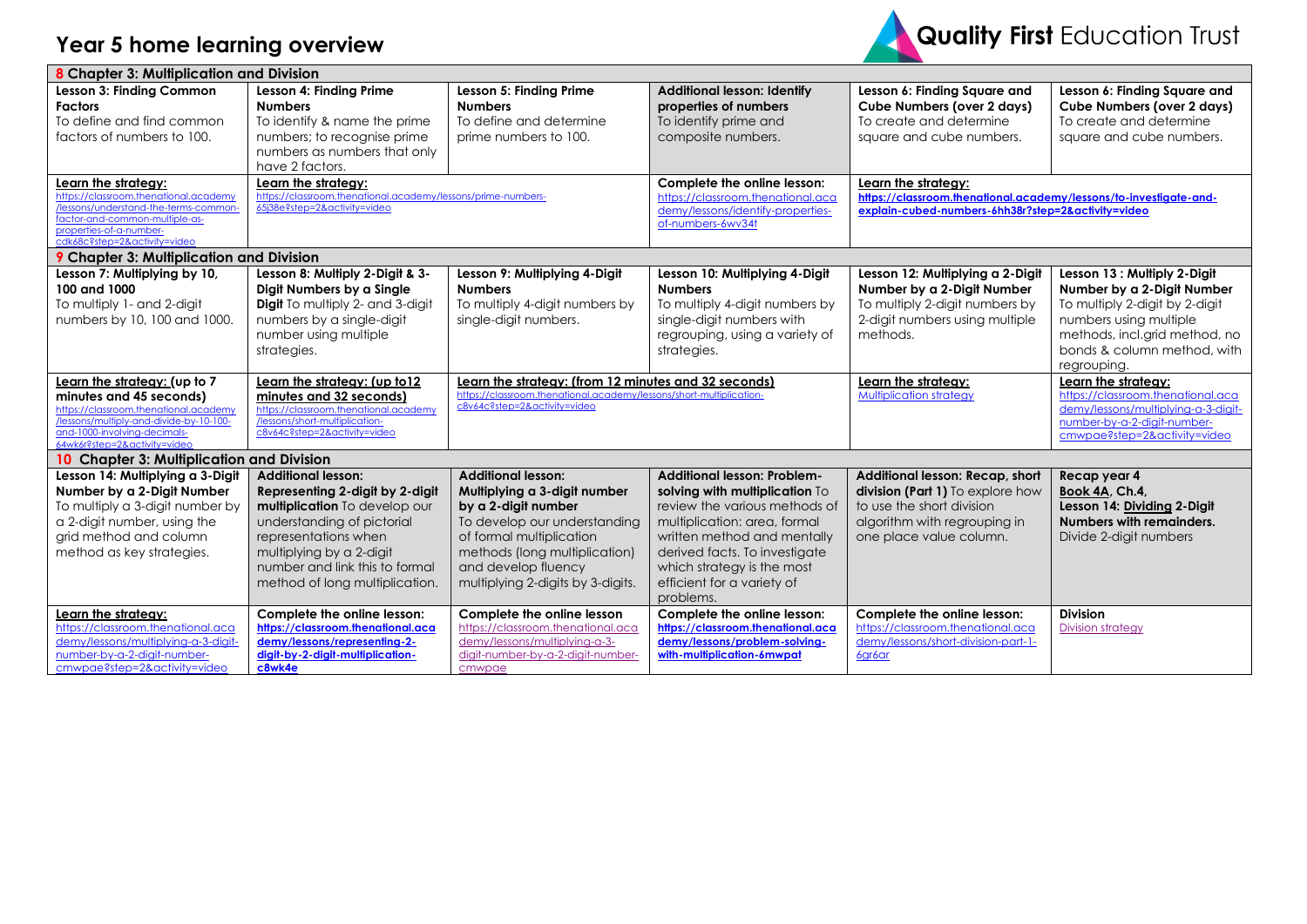

| <b>Chapter 3: Multiplication and Division</b>                                                                                                                                    |                                                                                                                                                      |                                                                                                                                                                                                                                                                                                                                                      |                                                                                                                                                                                                                                                                                                                                                                                                                                                   |                                                                                                                                                                                                                                                                                                              |                                                                                                                                                                                                                                                                                                                                            |  |
|----------------------------------------------------------------------------------------------------------------------------------------------------------------------------------|------------------------------------------------------------------------------------------------------------------------------------------------------|------------------------------------------------------------------------------------------------------------------------------------------------------------------------------------------------------------------------------------------------------------------------------------------------------------------------------------------------------|---------------------------------------------------------------------------------------------------------------------------------------------------------------------------------------------------------------------------------------------------------------------------------------------------------------------------------------------------------------------------------------------------------------------------------------------------|--------------------------------------------------------------------------------------------------------------------------------------------------------------------------------------------------------------------------------------------------------------------------------------------------------------|--------------------------------------------------------------------------------------------------------------------------------------------------------------------------------------------------------------------------------------------------------------------------------------------------------------------------------------------|--|
| Recap year 4<br>Book 4A, Ch.4,<br>Lesson 15: Dividing 3-Digit<br><b>Numbers</b><br>Divide 3-digit numbers.<br>Learn the strategy:<br><b>Division</b><br><b>Division strategy</b> | Recap year 4<br>Book 4A, Ch.4,<br>Lesson 16: Dividing 3-Digit<br><b>Numbers</b><br>Divide 3-digit numbers with<br>remainders.                        | Lesson 16: Dividing by 10, 100<br>and 1000<br>To find thousands, hundreds<br>and tens in a 4-digit number<br>using concrete materials.<br>Learn the strategy: (from 7<br>minutes and 45 seconds)<br>https://classroom.thenational.academy<br>/lessons/multiply-and-divide-by-10-100-<br>and-1000-involving-decimals-<br>64wk6r?step=2&activity=video | Lesson 17: Dividing 3-Digit and<br><b>4-Diait Numbers</b><br>To divide 3- and 4-digit<br>numbers by 1-digit numbers<br>using number bonds and long<br>division as the key methods.<br>Learn the strategy:<br>https://classroom.thenational.aca<br>demy/lessons/using-multiples-to-<br>divide-<br>6cw3gd?step=2&activity=video<br>AND:<br>https://classroom.thenational.aca<br>demy/lessons/short-division-part-1-<br>6gr6ar?step=2&activity=video | Lesson 18: Dividing 4-Digit<br><b>Numbers</b><br>To divide 4-digit numbers by<br>single-digit numbers, using<br>number bonds and long<br>division are the key strategies.<br>Learn the strategy:<br>https://classroom.thenational.aca<br>demy/lessons/short-division-part-2-<br>6nk66c?step=2&activity=video | Lesson 19: Dividing with<br><b>Remainder</b> To divide 3-digit<br>numbers by 1-digit numbers<br>using long division, short<br>division and mental methods<br>that gives rise to remainders.<br>Learn the strategy:<br>Short division:<br>https://classroom.thenational.aca<br>demy/lessons/short-division-<br>6gt64d?step=2&activity=video |  |
| 12 Chapter 3: Multiplication and Division                                                                                                                                        |                                                                                                                                                      | <b>Chapter 5: Graphs</b>                                                                                                                                                                                                                                                                                                                             |                                                                                                                                                                                                                                                                                                                                                                                                                                                   |                                                                                                                                                                                                                                                                                                              |                                                                                                                                                                                                                                                                                                                                            |  |
| Additional lesson to embed<br>division                                                                                                                                           | <b>REVIEW: Chapter 3:</b><br><b>Multiplication and Division</b>                                                                                      | Additional lesson: Recap year<br>3 Graphs: Book 3B, Chapter<br>10: Lesson 5: Reading Bar<br><b>Graphs</b> To read bar graphs<br>where the scale is made up of<br>larger increments.                                                                                                                                                                  | Additional lesson: Recap year<br>4 Graphs: Book 4A, Chapter 5:<br>Lesson 4: Drawing and<br>Reading Line Graphs To draw<br>and read a line graph.                                                                                                                                                                                                                                                                                                  | <b>Lesson 1: Reading Tables</b><br>To read the information<br>presented in a table and<br>interpret its meaning.                                                                                                                                                                                             | <b>Lesson 2: Reading Tables</b><br>To read and respond to<br>information presented in a<br>table.                                                                                                                                                                                                                                          |  |
| Complete the online lesson.<br>https://classroom.thenational.aca<br>demy/lessons/division-with-<br>remainders-<br>ccwk6r?step=2&activity=video                                   | Complete the end of chapter<br>review in the workbook.                                                                                               | Learn the strategy:<br>https://vimeo.com/409780655/edf<br>ab0f88f                                                                                                                                                                                                                                                                                    | Learn the strategy:<br>https://classroom.thenational.aca<br>demy/lessons/comparing-time-<br>graphs-<br>64t3ad?step=1&activity=video                                                                                                                                                                                                                                                                                                               | Learn the strategy:<br>https://classroom.thenational.aca<br>demy/lessons/reading-timetables-<br>6wwkgt?step=2&activity=video                                                                                                                                                                                 | Learn the strategy:<br>https://classroom.thenational.aca<br>demy/lessons/calculatina-time-<br>intervals-on-timetables-<br>c4w64c?step=2&activity=video                                                                                                                                                                                     |  |
| 13 Chapter 5: Graphs                                                                                                                                                             |                                                                                                                                                      |                                                                                                                                                                                                                                                                                                                                                      |                                                                                                                                                                                                                                                                                                                                                                                                                                                   |                                                                                                                                                                                                                                                                                                              |                                                                                                                                                                                                                                                                                                                                            |  |
| <b>Lesson 3: Reading Tables</b><br>To read and respond to tables<br>with a variety of data sets.                                                                                 | <b>Lesson 4: Reading Line Graphs</b><br>To read and interpret<br>information provided in a line<br>graph where a single line<br>represents the data. | <b>Lesson 5: Reading Line Graphs</b><br>To read and interpret the<br>information presented in a line<br>graph where the data is<br>represented by more than<br>one line.                                                                                                                                                                             | <b>Lesson 7: Reading Line Graphs</b><br>To read & interpret<br>information presented in a<br>table & turn it into a line<br>graph; to determine<br>relationships between data<br>sets.                                                                                                                                                                                                                                                            | <b>REVIEW: Chapter 5: Graphs</b>                                                                                                                                                                                                                                                                             | <b>ADDITIONAL LESSON:</b><br><b>Recap year 3 fractions:</b><br>textbook 3B, Ch.11, Lesson 1:<br>Counting in Tenths To count in<br>tenths; to recognise tenths<br>and be able to determine<br>how many tenths are shaded.                                                                                                                   |  |
| Learn the strategy:<br>https://classroom.thenational.aca<br>demy/lessons/timetables-<br>questions-<br>60rkar?step=2&activity=video                                               | Learn the strategy:<br>https://classroom.thenational.aca<br>demy/lessons/interpreting-line-<br>graphs-<br>cmr3ec?step=1&activity=video               | Learn the strategy:<br>https://classroom.thenational.aca<br>demy/lessons/reading-and-<br>interpreting-line-graphs-<br>catkad?step=2&activity=video                                                                                                                                                                                                   | Learn the strategy:<br>https://classroom.thenational.aca<br>demy/lessons/tables-and-line-<br>graphs-<br>6xgk0t?step=2&activity=video                                                                                                                                                                                                                                                                                                              | Complete the end of chapter<br>review in the workbook.                                                                                                                                                                                                                                                       | Learn the strategy:<br>https://vimeo.com/412245221/90c<br>9d59c28                                                                                                                                                                                                                                                                          |  |